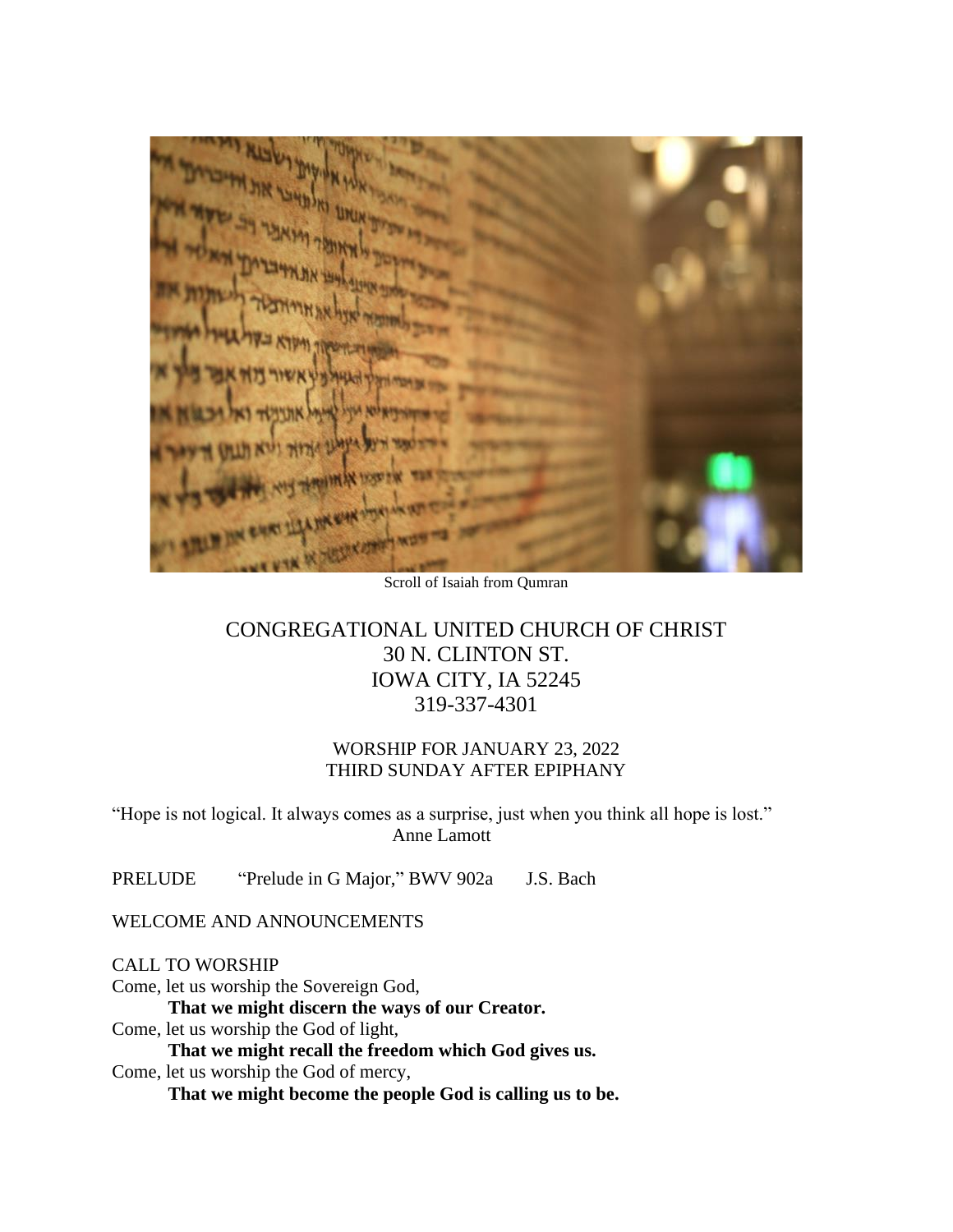#### HYMN 602 "Song of Zechariah"

**Blest by the God of Israel, Who comes to set us free; Who visits and redeems us, Who grants us liberty. The prophets spoke of mercy, Of freedom and release; God shall fulfull that promise And bring the people peace.**

**God from the house of David A child of grace has given; A Savior comes among us To raise us up to heaven. Before Him goes the herald, Forerunner in the way, The prophet of salvation, The harbinger of day.**

**On those who sit in darkness The sun begins to rise, The dawning of forgiveness Upon the sinner's eyes. God guides the feet of pilgrims Along the paths of peace. O bless our God and Savior With songs that never cease!**

#### OPENING PRAYER

**God of unity and diversity, Creator, Word, and Spirit dancing together in eternal unity and common purpose: We give you thanks that you invite us to share in the great dance of loving, living relationship with you and with each other. We thank you for delighting in each of us and all of us together, for the vast array of gifts you have given us, for the variety of ways you spark our human imagination, for calling us to yourself and naming us "beloved." You are the very ground of our being, uniting us in all our glorious diversity. Open our eyes to see your glory in the dawning light of each day. Open our hearts to be transformed by your love, embraced in your light, and comforted with your courage, knowing that you are with us always in the light and in the shadows. Amen.** 

TIME OF GRATITUDE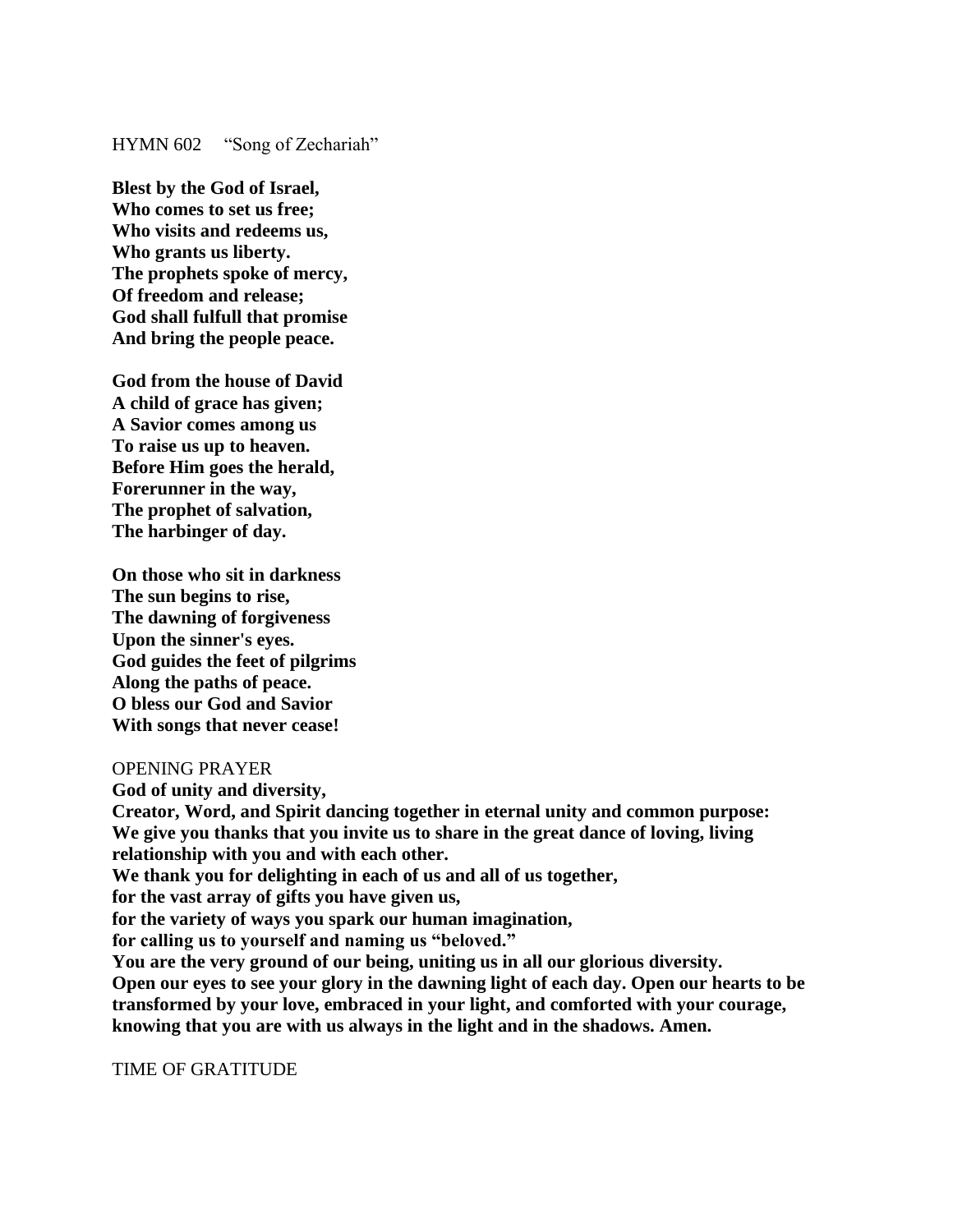SOLO "O Morning Star, How Fair and Bright" Philipp Nicolai,1597 Marie Von Behren

#### TIME OF PRAYER

Prayers of the People Silent Prayer The Prayer of Our Savior

**Our Father, who art in heaven, hallowed be thy name, thy kingdom come, thy will be done, on earth as it is in heaven. Give us this day our daily bread; and forgive us our debts, as we forgive our debtors; and lead us not into temptation, but deliver us from evil. For thine is the kingdom, and the power, and the glory, forever. Amen.**

SCRIPTURE LESSON Isaiah 61:1-4

PSALM 146

Hallelujah! Praise the Lord, O my soul! **I will praise the Lord as long as I live; I will sing praises to my God while I have my being.** Put not your trust in rulers, nor in any child of earth, for there is no help in them. **When they breathe their last, they return to earth, and in that day their thoughts perish.** Happy are they who have the God of Jacob for their help! whose hope is in the Lord their God; **who made heaven and earth, the seas, and all that is in them; who keeps faith forever;** who gives justice to those who are oppressed, and food to those who hunger. **The Lord sets the prisoners free; the Lord opens the eyes of the blind;** the Lord lifts up those who are bowed down; the Lord loves the righteous and cares for the stranger; **the Lord sustains the orphan and widow,**

**but frustrates the way of the wicked.**

**[Unison]**

**The Lord shall reign forever, your God, O Zion, throughout all generations. Hallelujah!**

SCRIPTURE LESSON Luke 4:14-21

SERMON "Today"

HYMN 332 "Live into Hope" **Live into hope of captives freed, of sight regained, the end of greed. The oppressed shall be the first to see**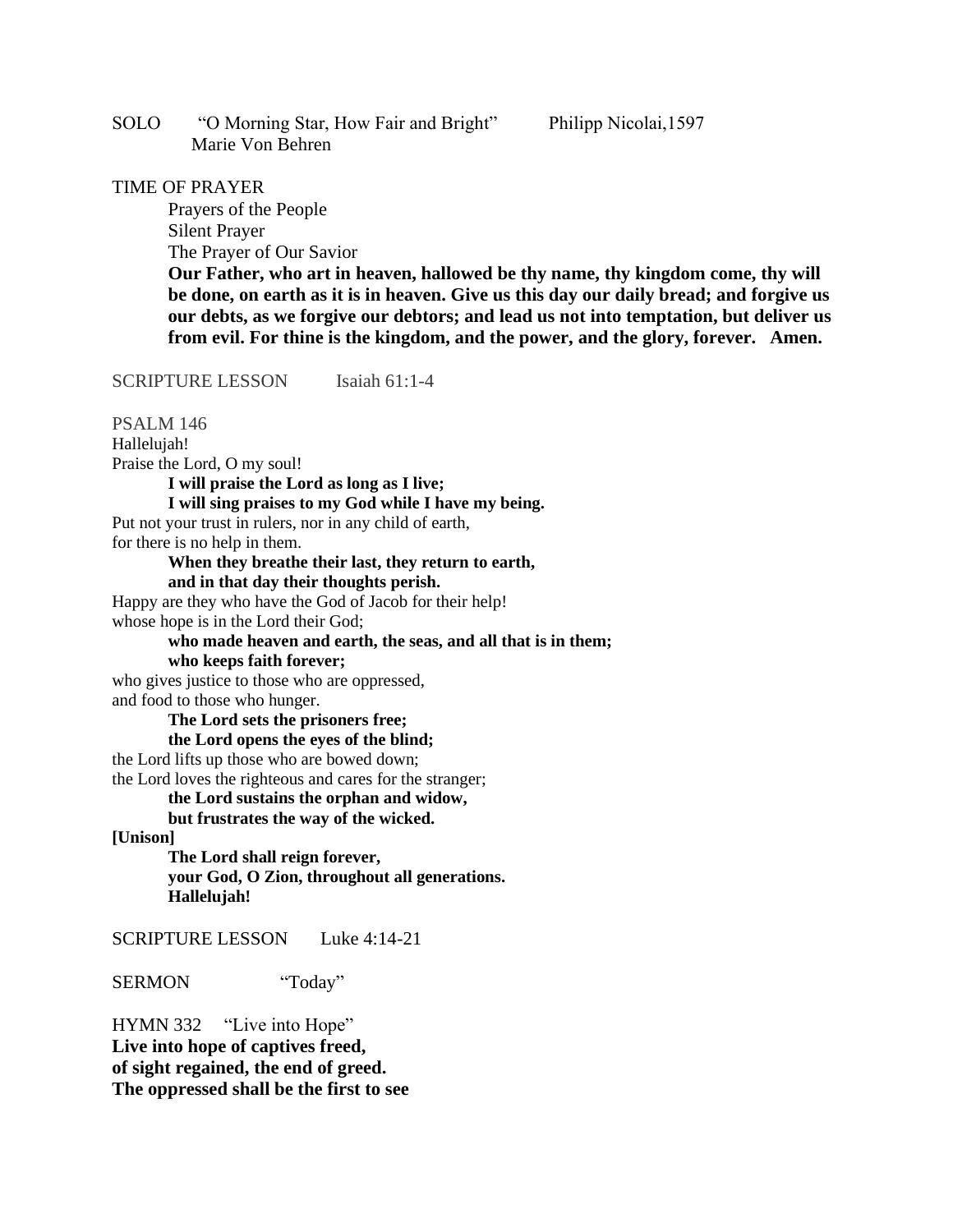**the year of God's own jubilee!**

**Live into hope! The blind shall see with insight and with clarity, removing shades of pride and fear, a vision of our God brought near.**

**Live into hope of liberty, the right to speak, the right to be, the right to have one's daily bread, to hear God's word and thus be fed.**

**Live into hope of captives freed from chains of fear or want or greed. God now proclaims our full release to faith and hope and joy and peace.**

BENEDICTION

POSTLUDE "Fughetta in G Major," BWV 902a J.S. Bach

Artwork: Scroll of Isaiah from Qumran, from **Art in the Christian Tradition**, a project of the Vanderbilt Divinity Library, Nashville, TN. [https://diglib.library.vanderbilt.edu/act](https://diglib.library.vanderbilt.edu/act-imagelink.pl?RC=54196)[imagelink.pl?RC=54196](https://diglib.library.vanderbilt.edu/act-imagelink.pl?RC=54196) [retrieved January 22, 2022]. Original source: [http://www.flickr.com/photos/korephotos/2472547083/.](http://www.flickr.com/photos/korephotos/2472547083/) Used with permission under Creative Commons license<https://creativecommons.org/licenses/by-nc-sa/2.0/legalcode>

"Song of Zechariah" **(**Blessed Be the God of Israel**)** Words and Music - ©1973 The Jubilate Group, Contributors: Hal H Hopson, Michael Perry*.* Reprinted with permission under ONE LICENSE #A-715458. All rights reserved.

"Live into Hope," Contributors: Jane Parker Huber, Text: © 1980 Jane Parker Huber (admin. Westminster John Knox Press) Reprinted with permission under ONE LICENSE #A-715458. All rights reserved.

| Minister:                        | The Rev. Bill Lovin    |
|----------------------------------|------------------------|
| Director of Children's Programs: | The Rev. Ann Molsberry |
| Organist:                        | <b>Bill Crouch</b>     |
| <b>Choir Director</b>            | Chris Nakielski        |
| <b>Office Manager</b>            | Jenn Harden            |

## **WE'RE GLAD THAT YOU HAVE JOINED US FOR WORSHIP THIS MORNING.** We

are putting the safety of both the vaccinated and the unvaccinated in our congregation and the community first. Because of the surge in Covid cases in Johnson County, we are pausing inperson worship today and next Sunday, January 30. The Reopening Committee will meet on Thursday, February 3, to assess the current situation and chart our course forward.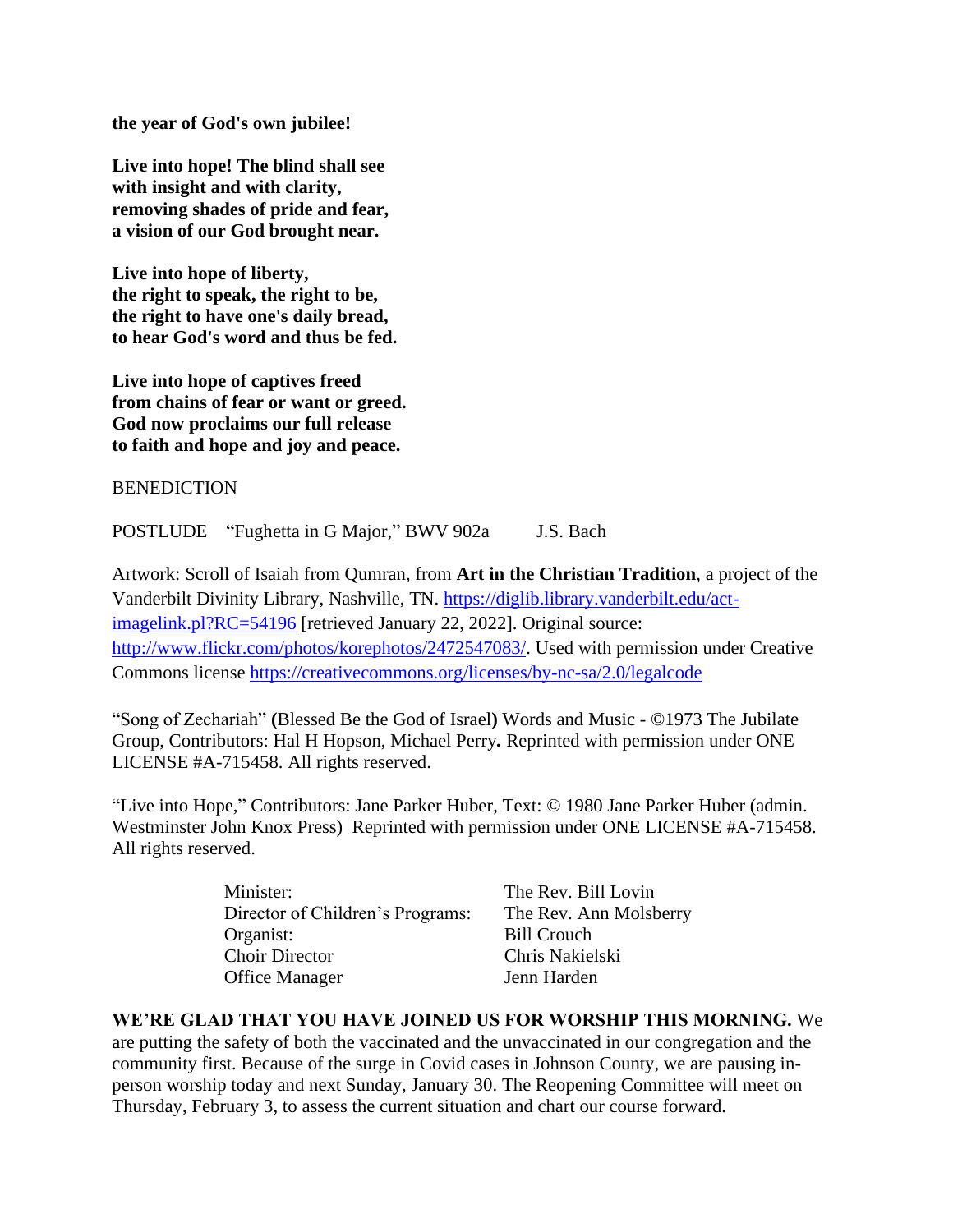## **WE ARE NOW LIVE STREAMING OUR WORSHIP SERVICES AT 10:15 ON**

**SUNDAY MORNING.** You can join us online in real time at [https://vimeo.com/event/1424751.](https://vimeo.com/event/1424751) This streaming address will be the same each week.

**RECORDINGS OF THE WORSHIP SERVICES** are posted after worship on Sunday at [https://vimeo.com/channels/1547852.](https://vimeo.com/channels/1547852) The recordings remain up permanently, so you can watch past worship services at your convenience or recommend them to a friend.

**FLOWERS FOR WORSHIP SERVICES—**If you would like to contribute flowers for the worship services on upcoming Sundays please call the office to let Jenn know or sign up on the sheet in Rockwood Hall.

**BOB AND ANN MOLSBERRY INVITE EVERYONE TO JOIN THEIR CELEBRATION OF BOB'S RETIREMENT** at a party today, January 23, at 4:00 PM. Because of the surge in Covid cases, this will be a Zoom party. Here's the information: Link: [https://us02web.zoom.us/j/85329272050?pwd=NFNoR2N0UUY2Ujh0YTA3YnFJUTA0U](https://us02web.zoom.us/j/85329272050?pwd=NFNoR2N0UUY2Ujh0YTA3YnFJUTA0UT09) [T09](https://us02web.zoom.us/j/85329272050?pwd=NFNoR2N0UUY2Ujh0YTA3YnFJUTA0UT09) Meeting ID: 853 2927 2050 Passcode: 399272

# **THE ANNUAL MEETING OF THE CONGREGATION OF THE CONGREGATIONAL**

**CHURCH UCC OF IOWA CITY** will be held following our worship on Sunday, January 30, 2022. We will receive reports of Boards and Committees, vote on the budget for 2022, and transact any other business that is fitting and necessary. This will be a Zoom meeting.

## **THE MISSION BOARD IS CONTINUING TO WORK ON A RACIAL JUSTICE**

**COURSE** for the congregation and would like your input to assist with planning. We sent a similar, but longer questionnaire in November. Five people responded at that time, and if you responded then we hope you will respond again so your thoughts are included with the rest of the congregation. You may get this request multiple times, but you only need to reply once. We hope you can reply by January 22, but a response anytime will be helpful.

The questionnaire can be found at: [https://forms.gle/jZYngPCmDBpz6tss9.](https://forms.gle/jZYngPCmDBpz6tss9) Thank you for your input.

**THE SHELTER HOUSE BOOK SALE** is scheduled for March 26-27. Book donations and volunteer sorting will begin February 14, at the Old Antique Car Museum – 860 Quarry Road, Coralville.

Our church has historically been a strong supporter of this sale. At the last sale we earned \$21,000 for Shelter House, working side by side with many other community volunteers. Please begin to get your book donations ready and drop them off beginning February 14. If you need someone to pick up your donations, someone from the volunteer team can come to your home. Donations can be dropped off at Rockwood Hall and a volunteer can take them to the sale site. John Fieselmann and Donna Hirst are members of the Planning Committee and can answer any questions you have.